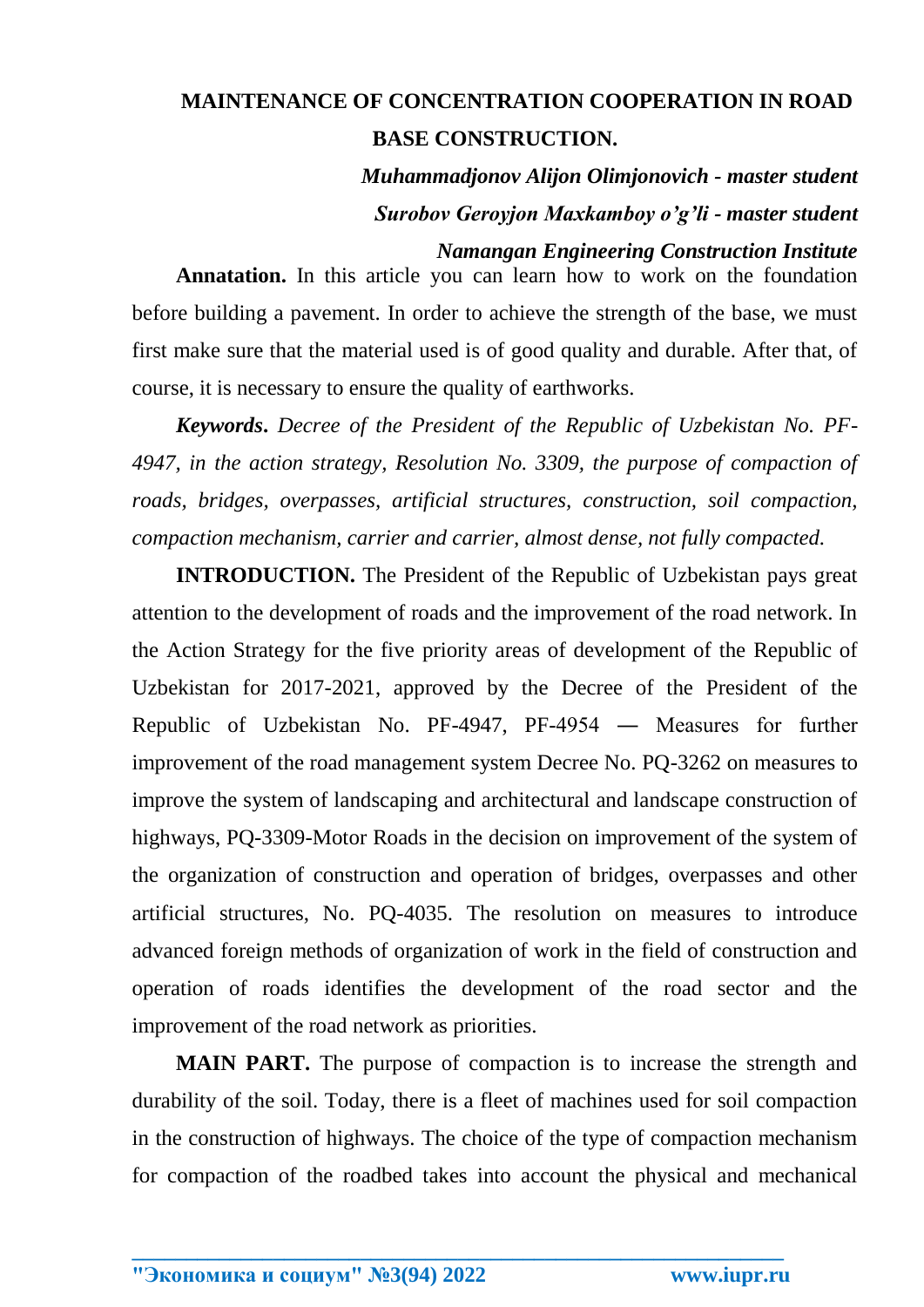properties of the soil and the description of the object. The roadbed soil will have a certain density before the compaction process is started by special compaction mechanisms. This is due to the fact that the machinery used for transporting and spreading the soil moves over the deposited layer of soil, but it is compacted to a certain extent, but unevenly. This can be seen from the data in Table 1 below.

Influence of soil-carrying and transporting machines on the level of soil compaction.

Table 1

| <b>Machine type</b> | <b>Ground compaction condition</b>   | <b>Density</b><br>coefficient |  |
|---------------------|--------------------------------------|-------------------------------|--|
| Grader-elevator     | Very empty and empty                 | $0,70-0,80$                   |  |
| <b>Bulldozer</b>    | Incompletely compacted               | $0,80-0,85$                   |  |
| Car-dump truck      | Not fully compacted and almost dense | $0,85-0,90$                   |  |
| Scraper             | Almost dense                         | $0,90-0,92$                   |  |

From the data in Table 1, we can see that the density of the soil layer under the influence of machinery used in the construction of the footpath varies. This indicator serves as the initial compaction coefficient when compacting the soil with special compaction mechanisms and has an impact on determining the overall performance of the compaction mechanisms and the number of transitions.

A similar pattern can be found in our current standards. SHNQ 3.06.03-08 is a method of throwing stones under a roller coaster, as described in paragraph 7.36.



*View of the state of the layer density on the monitor of the integrated density system*.

For example, smooth cylindrical waltz rollers cannot be used on loose soils. In this case, it is better to use double-track rollers. When compacting the soil, the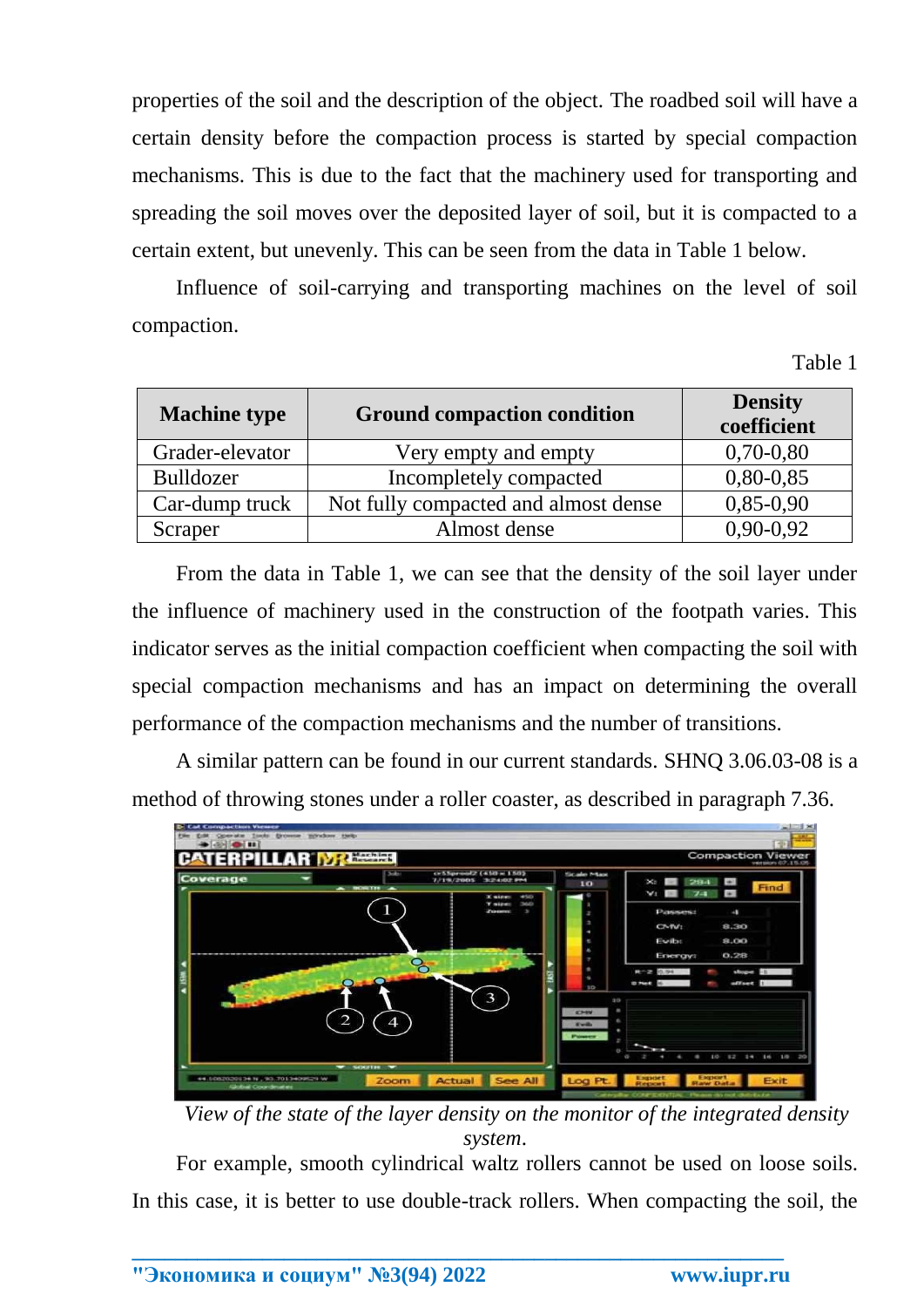contact pressure between the working body of the compaction mechanism and the soil must also be taken into account. This is because during the compaction process, when the contact pressure exceeds the strength limit of the soil, the top of the compacted soil layer becomes loose (with the exception of double-track rollers). When the contact pressure is less than a certain value, the soil density cannot be normalized. For this reason, the type of compaction mechanism should be selected based on the required compaction coefficient and the physical and mechanical properties of the soil. The best efficiency in the compaction process is achieved when the value of the contact pressure between the compaction mechanism and the soil is equal to 0.9-1 of the soil strength limit. 'lmaydi. In this case, if the density reaches a certain value and the contact pressure is not increased, its value remains unchanged, ie the required density coefficient cannot be achieved.



*Graph of soil density or deformation at different contact pressures depending on compaction time t or number of passes n*

**ACHIEVED RESULTS.** In Table 2 below, we can see the relationship between the coefficient of soil compaction and the contact pressure.

| Soil density coefficient     | 0,90          | 0.95          | 0,98          |               |
|------------------------------|---------------|---------------|---------------|---------------|
| Maximum contact pressure (in | $0,2-$<br>0,3 | $0,3-$<br>0,4 | $0,6-$<br>0,7 | $0,8-$<br>0,9 |
| proportions to the strength  |               |               |               |               |
| limit of the soil)           |               |               |               |               |

From the data in Table 2 above, it can be seen that as the density of the soil increases, the value of the contact pressure between the compaction mechanism and the soil required to re-compact it also needs to be increased. Proof of this law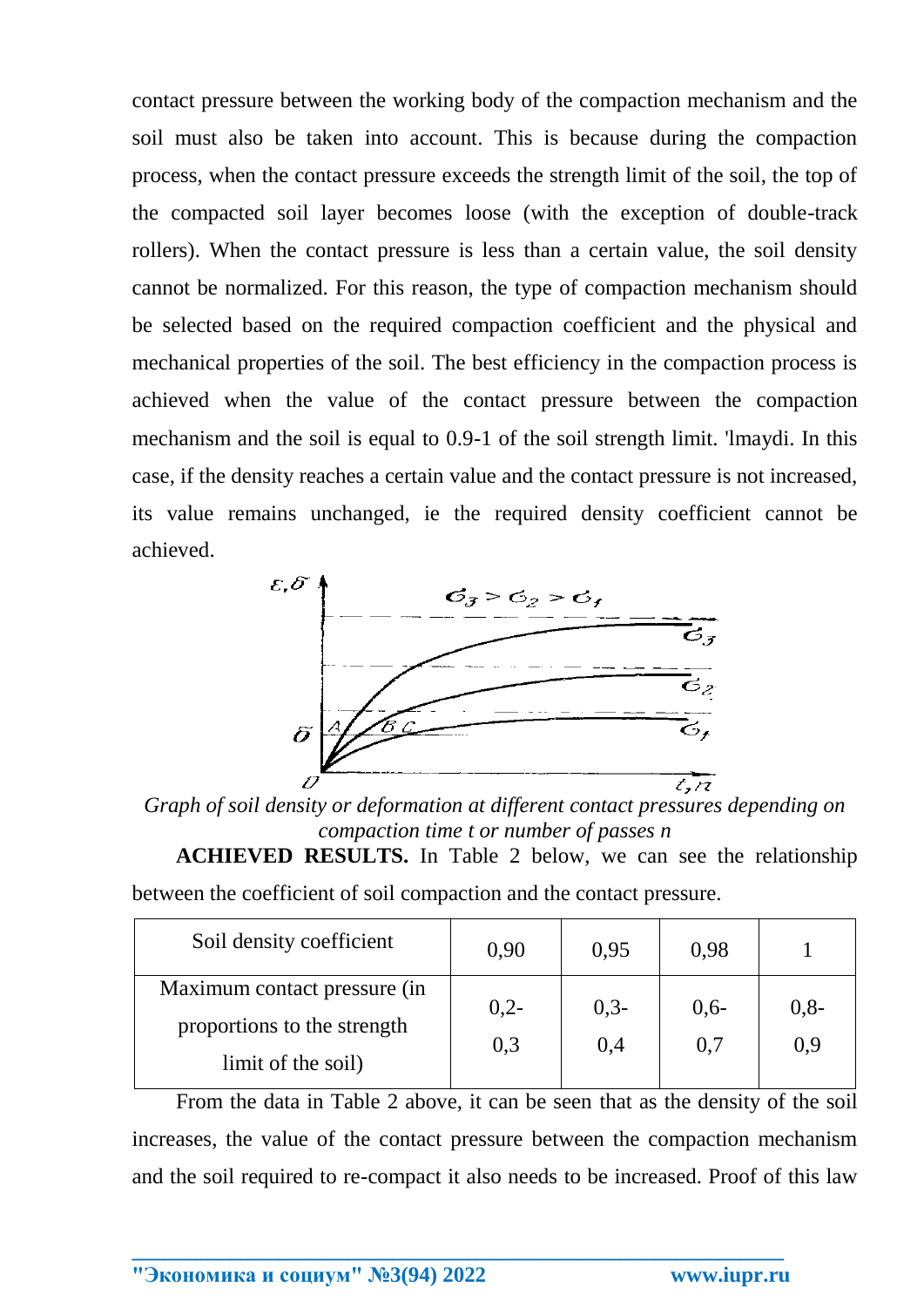is the use of light, medium and heavy rollers in compaction work today. The results of the study show that this technology reduces the total number of passes of the compaction mechanisms by 20-25% and saves 30% on compaction costs.

Today, vibrating rollers are widely used in the construction of roads in the world, including in Uzbekistan. The fact that vibrating compaction mechanisms have the same compaction effect with less weight than the rest, and the ability to control the contact pressure value applied to the soil, ensures the widespread use of such mechanisms in the construction process.

**SUGGESTIONS AND CONCLUSIONS.** In conclusion, it should be noted that the quality control of road construction is not only carried out after the completion of compaction, but also the application of compaction technology. Not only does this have an impact on the density level, but it also has a significant economic impact on the contractor performing the construction work.

Intelligent compaction is the most widely used method of quality control in compaction in the developed countries of the world today. "Smart compaction" is a real-time GPS system, a cathode-integrated measurement system (usually based on an accelerometer), a control system and a vibrating monitor with real-time display of all intelligent compaction test results on board. is the technology of compaction of building materials, including soils, building mixes and asphalt concrete mixes, using compacting rollers. Using this technology, which integrates a system of measurement, design and control, it is possible to monitor the compaction process in real time and correct deficiencies. The main advantage of this method over the existing density quality determination and evaluation methods is that with an integrated system it is possible to obtain complete information on the density state on the surface of the compacted layer. There is no such possibility in the use of traditional methods, ie the current normative documents specify the minimum number of cross-sectional and longitudinal sections of density tests based on the width of the footpath, the height of the lift.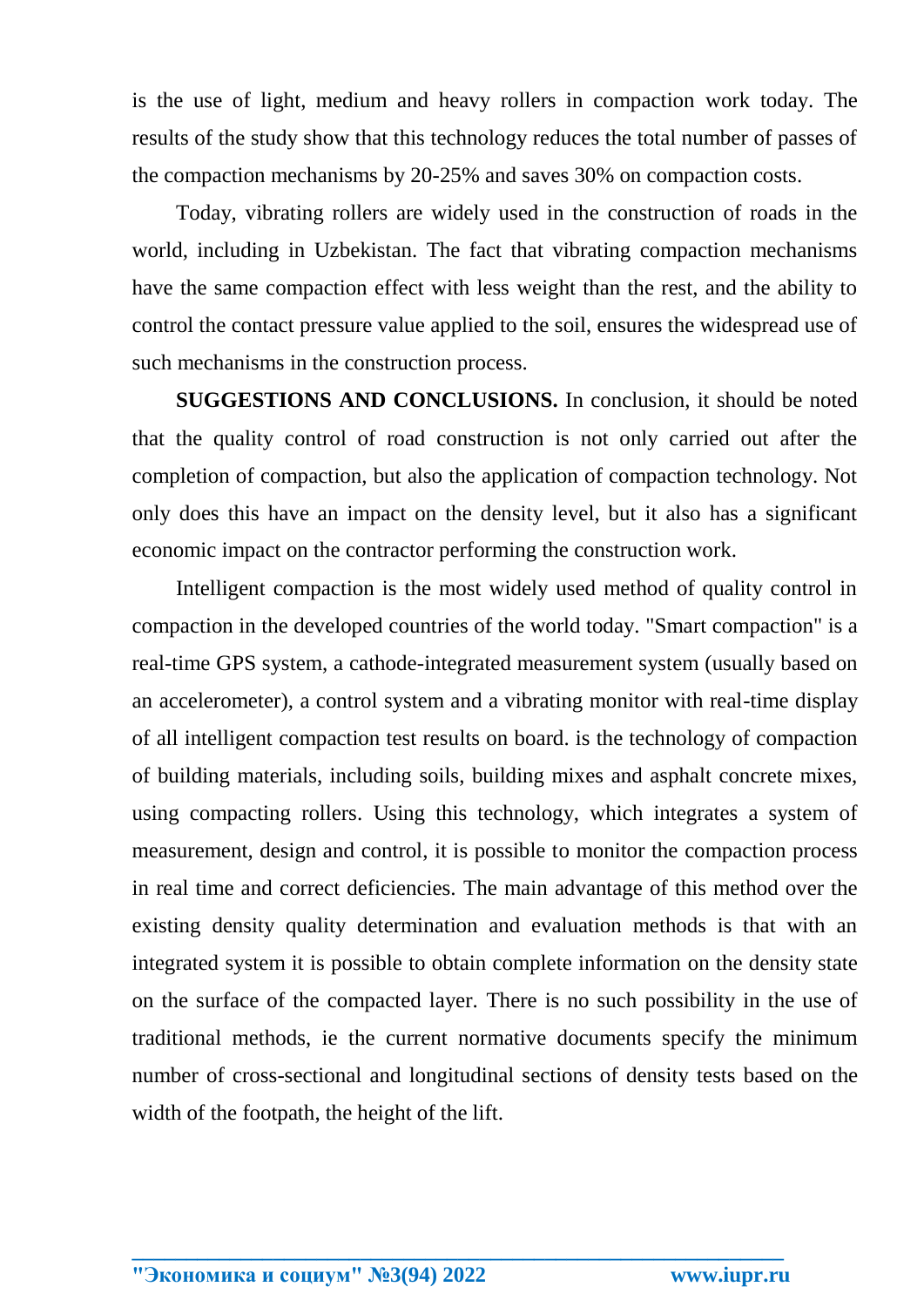

**Components of a smart compaction system.**

. This is a reliable estimate for almost 1% of the total compacted surface. The density state of the rest of the bedrock remains abstract. Neither the contractor nor the testing laboratory shall be liable for defects that occur during operation in an area where the density level has not been determined.

## **REFERENCES**

- 1. SHNK3.06.03-2008 "Avtomobil yo'llari.
- 2. MQN-37-07

3. SHNQ 2.02.05-02 Avtomobil yo'llarini loyhalash.

4. Amirov T. J. "Avtomobil yo`llari va aeradromlar sementbeton qoplamalarini qurish", Textbook - T.: "Sona-standart" publishing house, 2017 –y.

5. Qo'Ysinaliyev N. Z. O. G., Muxiddinov S. Z. O. G. AVTOMOBIL YO'LLARIDA SEMENTBETON QOPLAMALARINING AFZALLIGI //Academic research in educational sciences. – 2021. – T. 2. –  $\mathbb{N}_2$ . 10. – C. 356-362.

6. Koysinaliev N., Erkinov S., Ahmadjonov M. Improving the drainage system of highways using plastic materials in response to today's demand //Экономика и социум. – 2021. – №. 3-1. – С. 146-149.

7. Mutalibov I. et al. AVTOMOBIL YO'LLARIDA SEMENTBETON QOPLAMALARNI MUSTAHKAMLIGINI OSHIRISH TEXNOLOGIYASINI